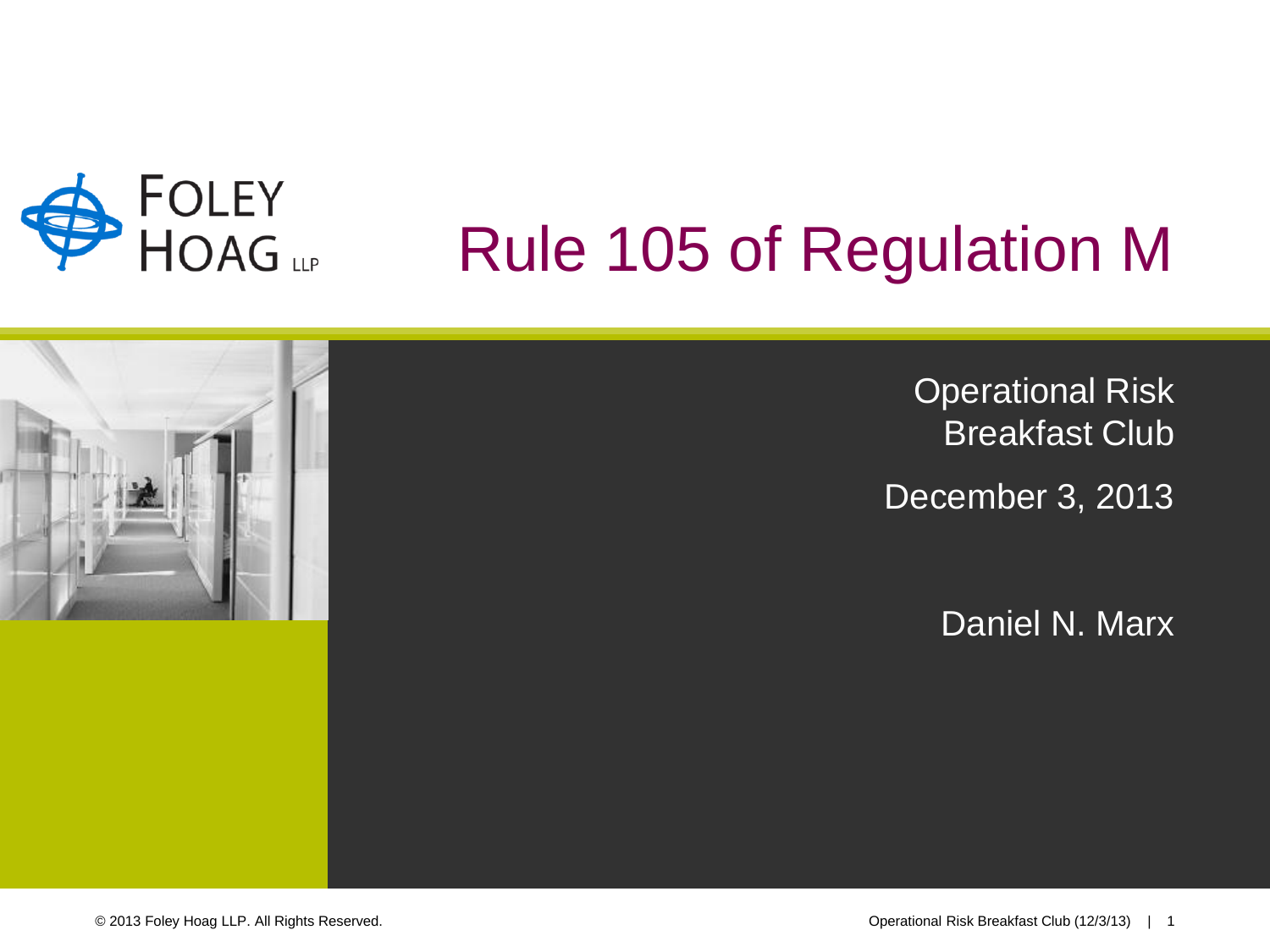

## What is Rule 105?

## **How to comply with Rule 105?**

**What is the SEC doing about Rule 105?**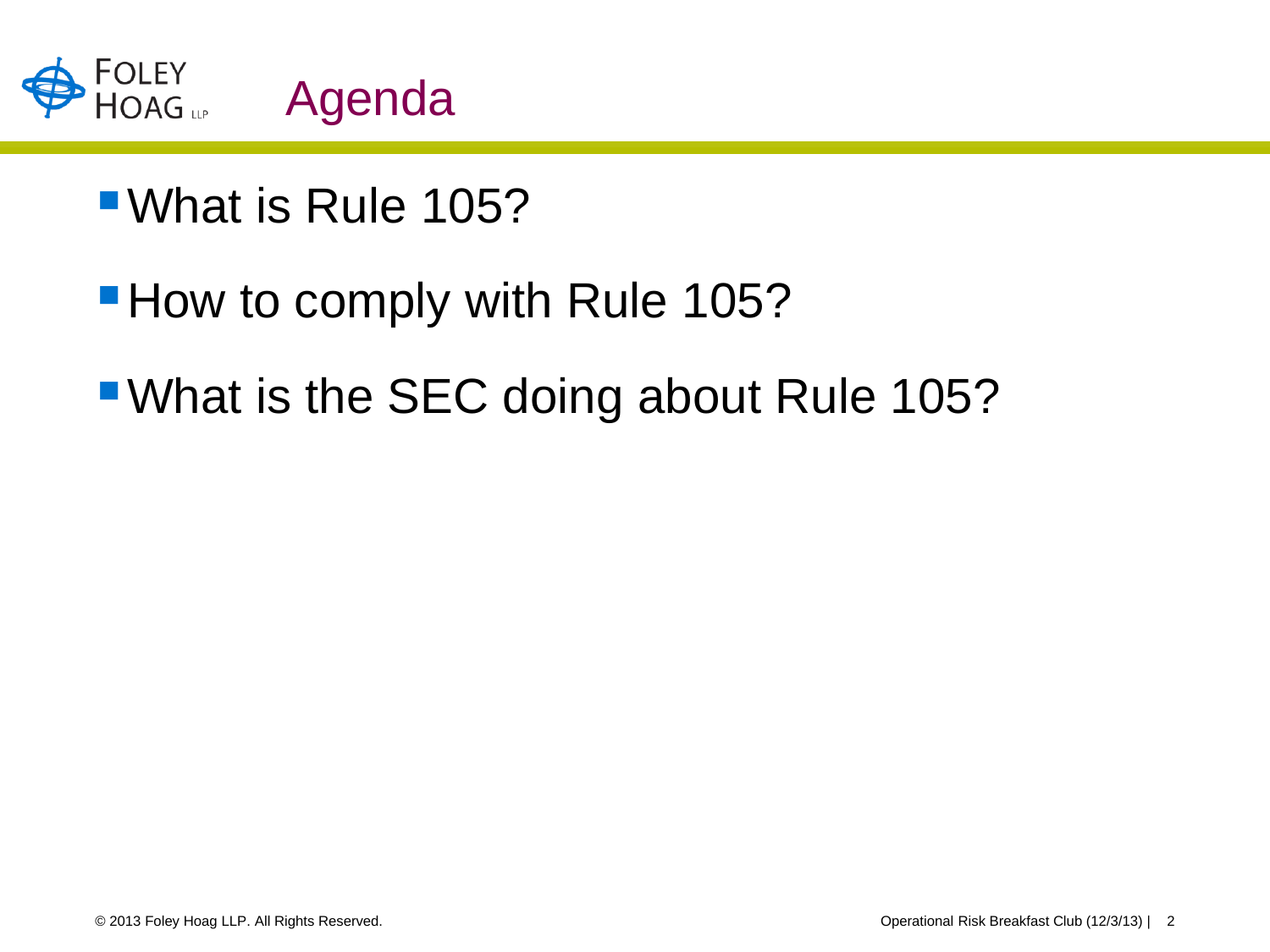

#### **Rule 105 of Regulation M:**

In connection with an offering of equity securities for cash pursuant to a registration statement or notification on Form 1-A or Form 1-E filed under the Securities Act of 1933, *it shall be unlawful for any person to sell short the security that is the subject of the offering and purchase the offered securities from an underwriter or broker or dealer participating in the offering* if such short sale was effected during the period ("*the Rule 105 period*") that is the shorter of the period:

(1) Beginning five business days before the pricing of the offered securities and ending with such pricing; or

(2) Beginning with the initial filing of such registration statement or notification on Form 1-A or Form 1-E and ending with the pricing.

17 C.F.R. §242.105(a)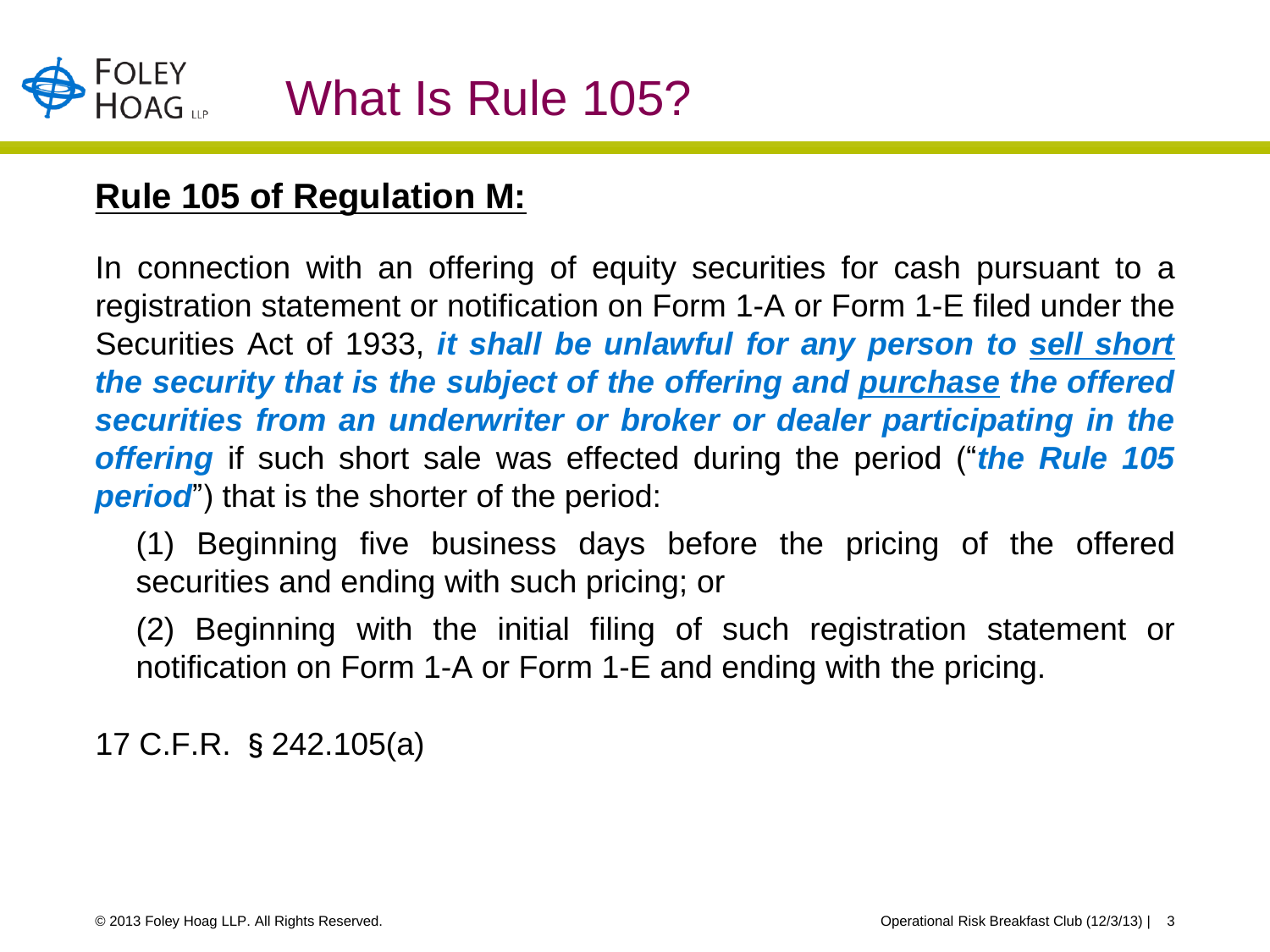

## **Assumptions**

- Short sales depress prices
- Offerings typically price at discounts to the market

## **Rationales**

- Benefit to the violator
- Detriment to the issuer
- Manipulation of the market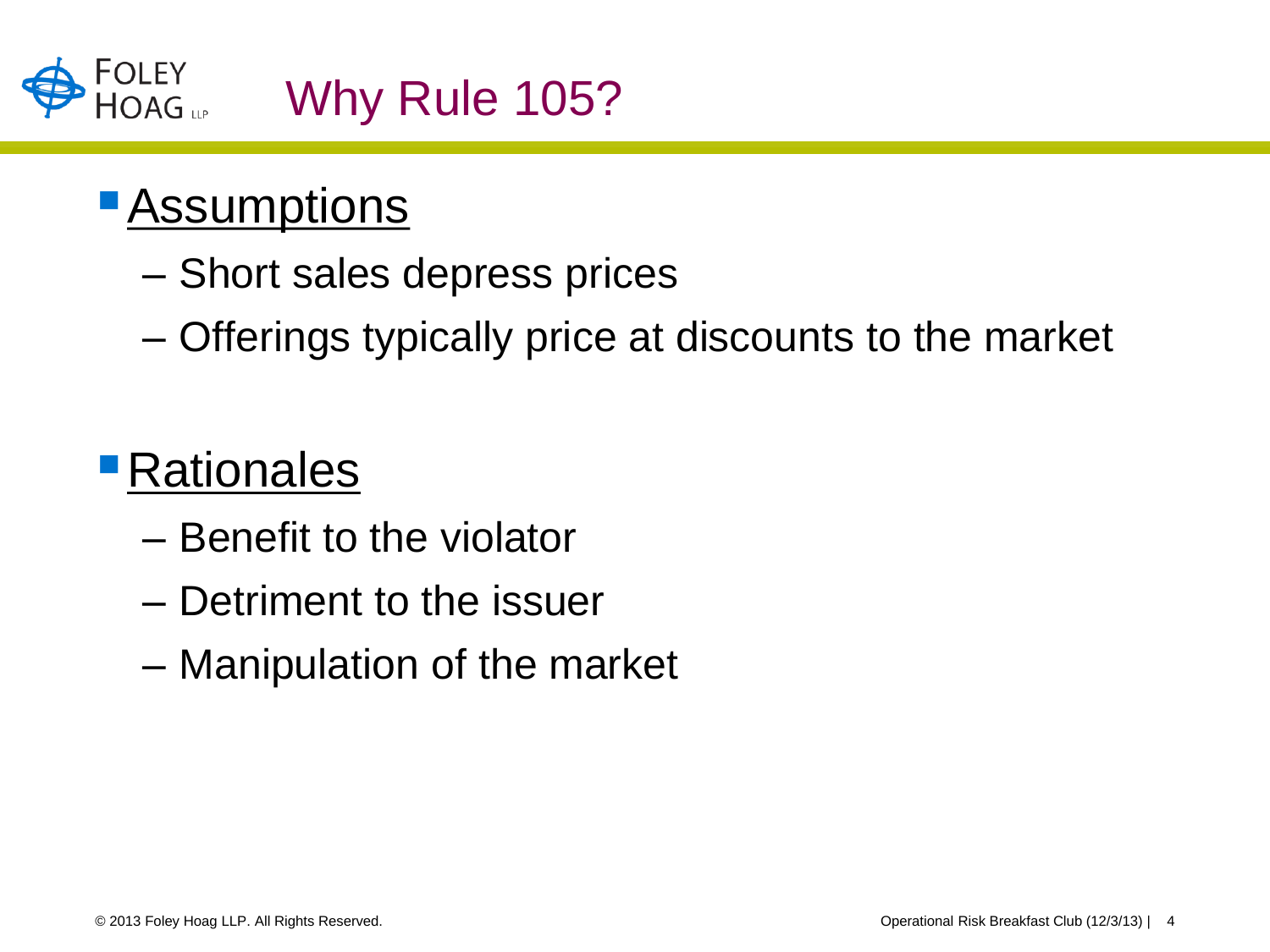



## *Participation in this offering violates Rule 105.*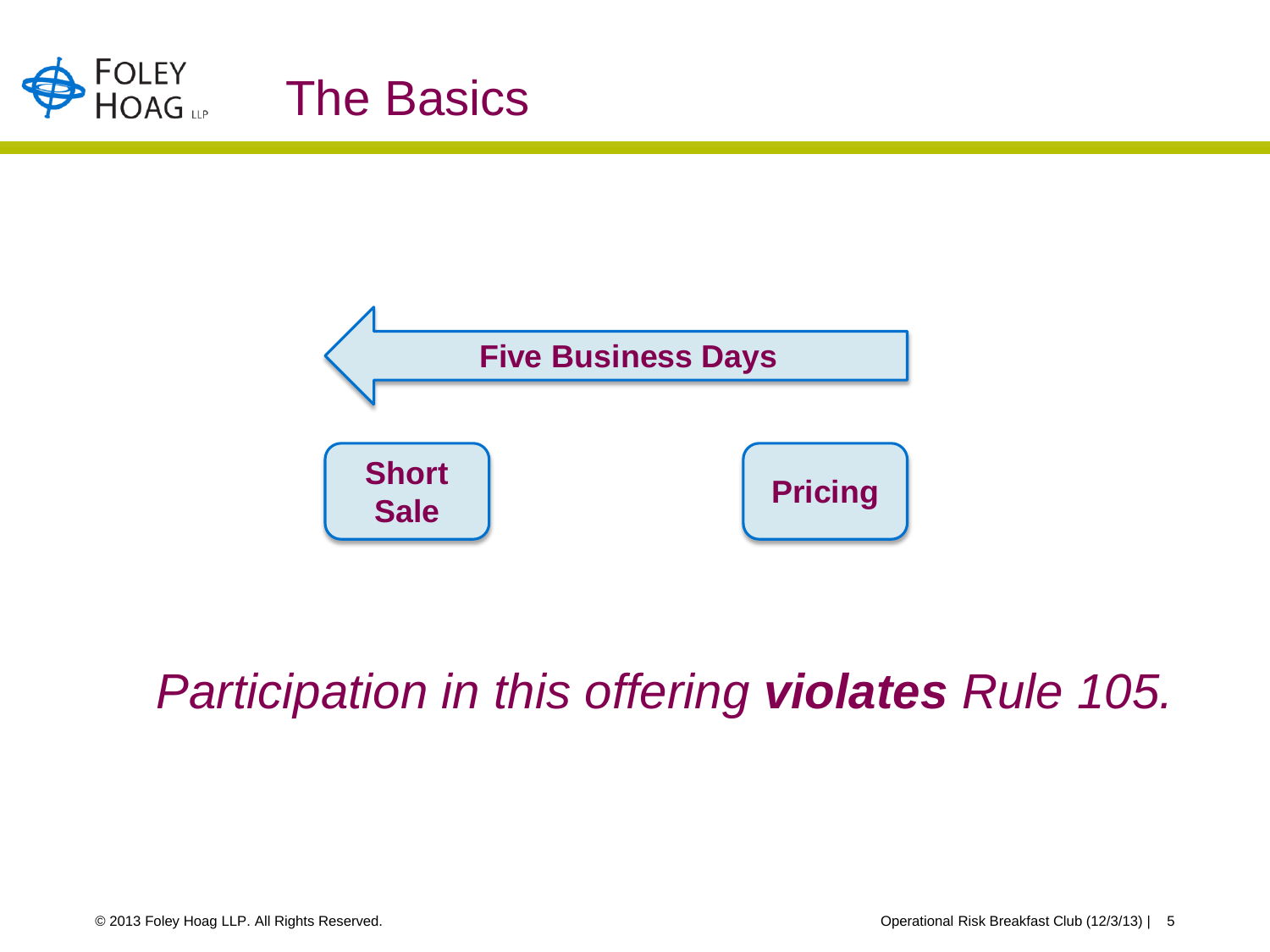

## The Five-Day Restricted Period

| <b>Sunday</b> | <b>Monday</b>       | <b>Tuesday</b> | Wednesday   Thursday |    | <b>Friday</b> | <b>Saturday</b> |
|---------------|---------------------|----------------|----------------------|----|---------------|-----------------|
|               | C<br><b>SHURT</b>   | ◡<br>S'        | 4                    | 5  | 6             |                 |
| B             | 9<br><b>PRICING</b> | 10             | 11                   | 12 | 13            | Ø               |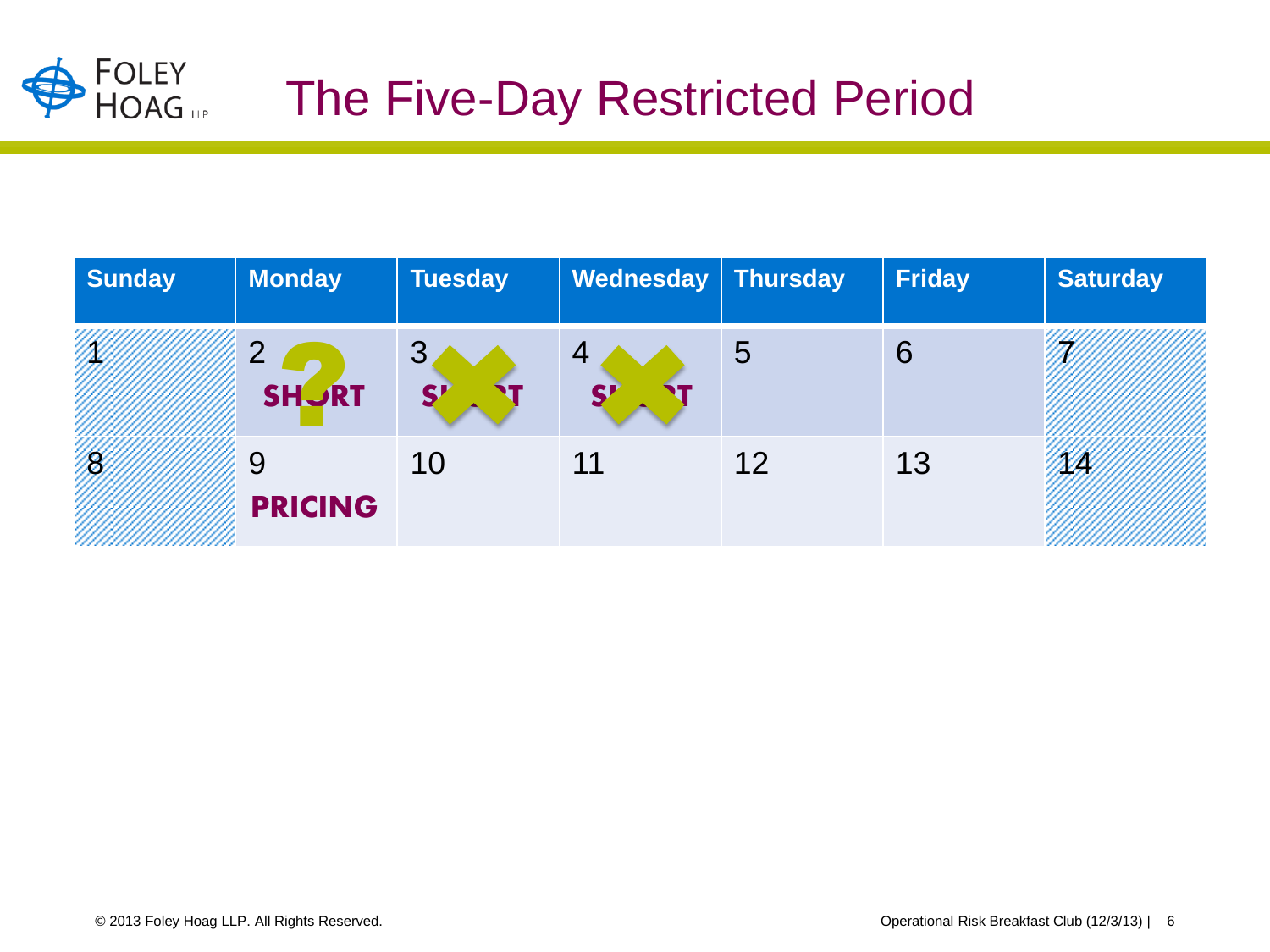

#### Rule 105 - Applicable to pre-Oct. 9, 2007 rule text

Q: If a person has a short position and makes short sales during the five business day period prior to the pricing of a distribution of that security, may it purchase shares in the distribution to cover securities sold short prior to the five day window?

A: No. In order to avoid the abuse at which Rule 105 is directed, a person cannot purchase securities in a distribution to cover any short position where it made short sales of the security during the five business days before pricing.

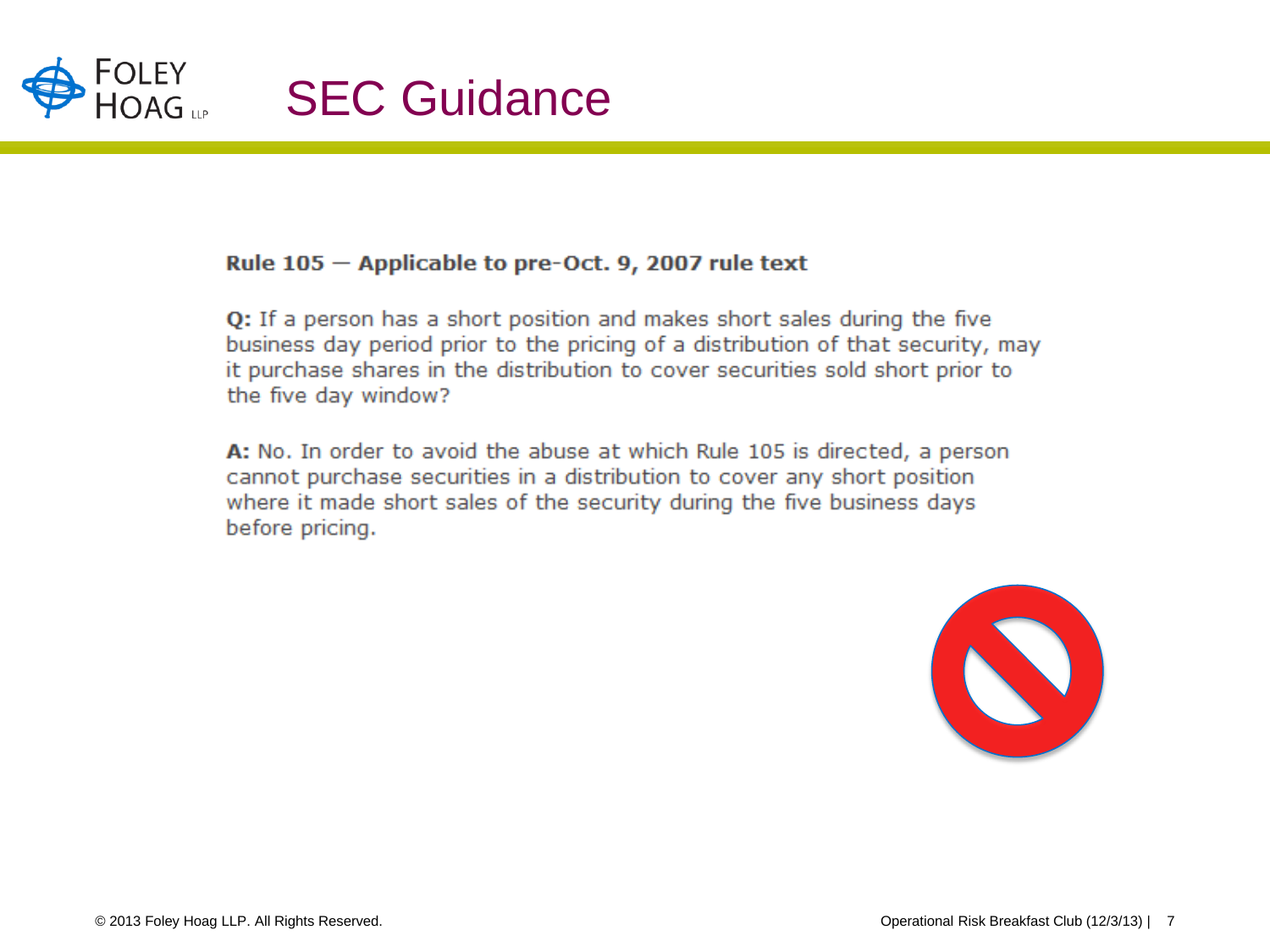

#### **The Old Rule: No Covering**

"Rule 105 is intended to prevent manipulative short selling prior to a public offering by short sellers who *cover their short positions* by purchasing securities in the offering."

#### **The New Rule: No Purchasing**

"The amended [Rule 105] refines that approach. As proposed and as adopted, the amendment changes the prohibited activity from covering to *purchasing the offered security*, in order to put an end to strategies that obfuscated the prohibited covering but replicated its economic effect."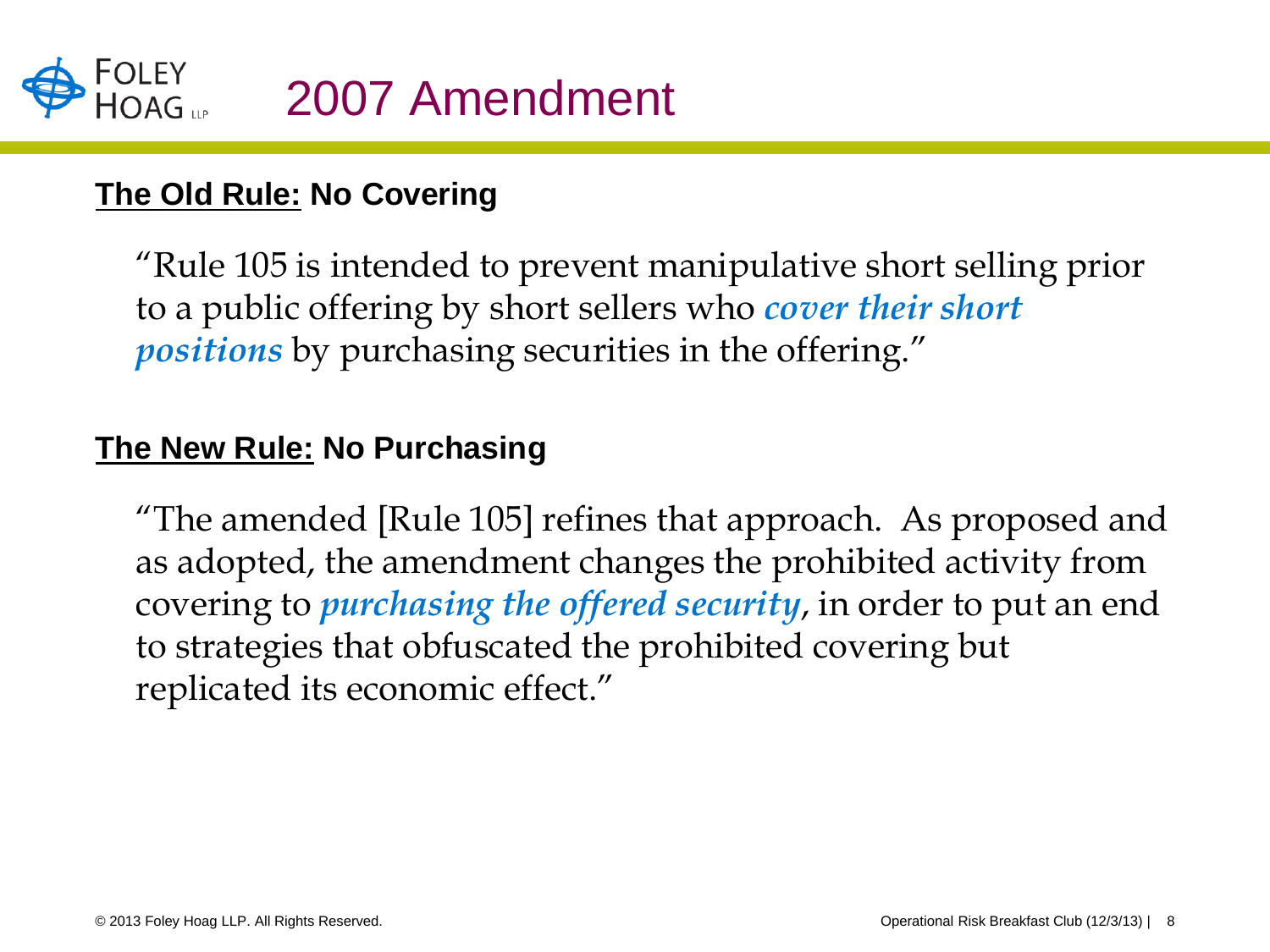**In Theory:** Rule 105 is an anti-manipulation regulation.

"The amendments [to Rule 105] enhance market integrity by prohibiting *conduct that can be manipulative* around the time an offering is priced so that market prices can be fairly determined by an independent market. The amendments are designed to promote offering prices that are determined by the natural forces of supply and demand. We believe the amendments safeguard the integrity of the capital raising process and protect issuers from *potentially manipulative activity* that can reduce offering proceeds."

**In Practice:** Rule 105 imposes strict liability, regardless of manipulative intent or effect.

"Rule 105 is prophylactic. Thus, its provisions apply *irrespective of a short seller's intent*."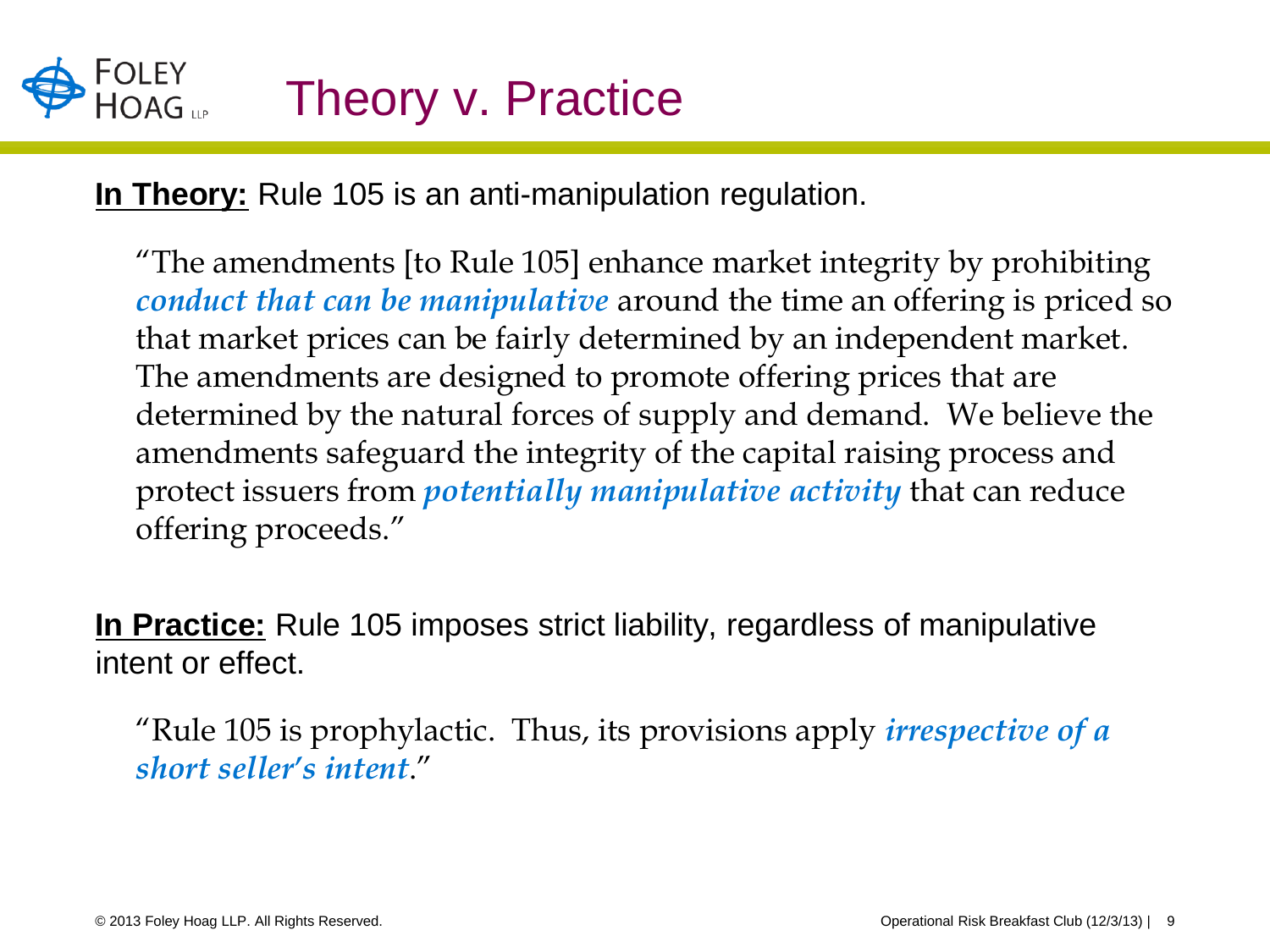

#### **Bona Fide Purchases**

- Quantity
- Reporting
- Timing

#### **Separate Accounts**

- Separate and distinct strategies and objectives
- No coordination between personnel
- No sharing of information between accounts
- Separate P&L statements for accounts
- No allocation among accounts

#### **Investment Companies**

"The Commission cautions that any transactions . . ., whether or not subject to the provisions of amended Rule 105, continue to be subject to the antifraud and anti-manipulation provisions of the federal securities laws."

SEC Final Rule, "*Short Selling in Connection with a Public Offering*," 72 Fed. Reg. 45094, 45096 n.46 (Aug. 10, 2007)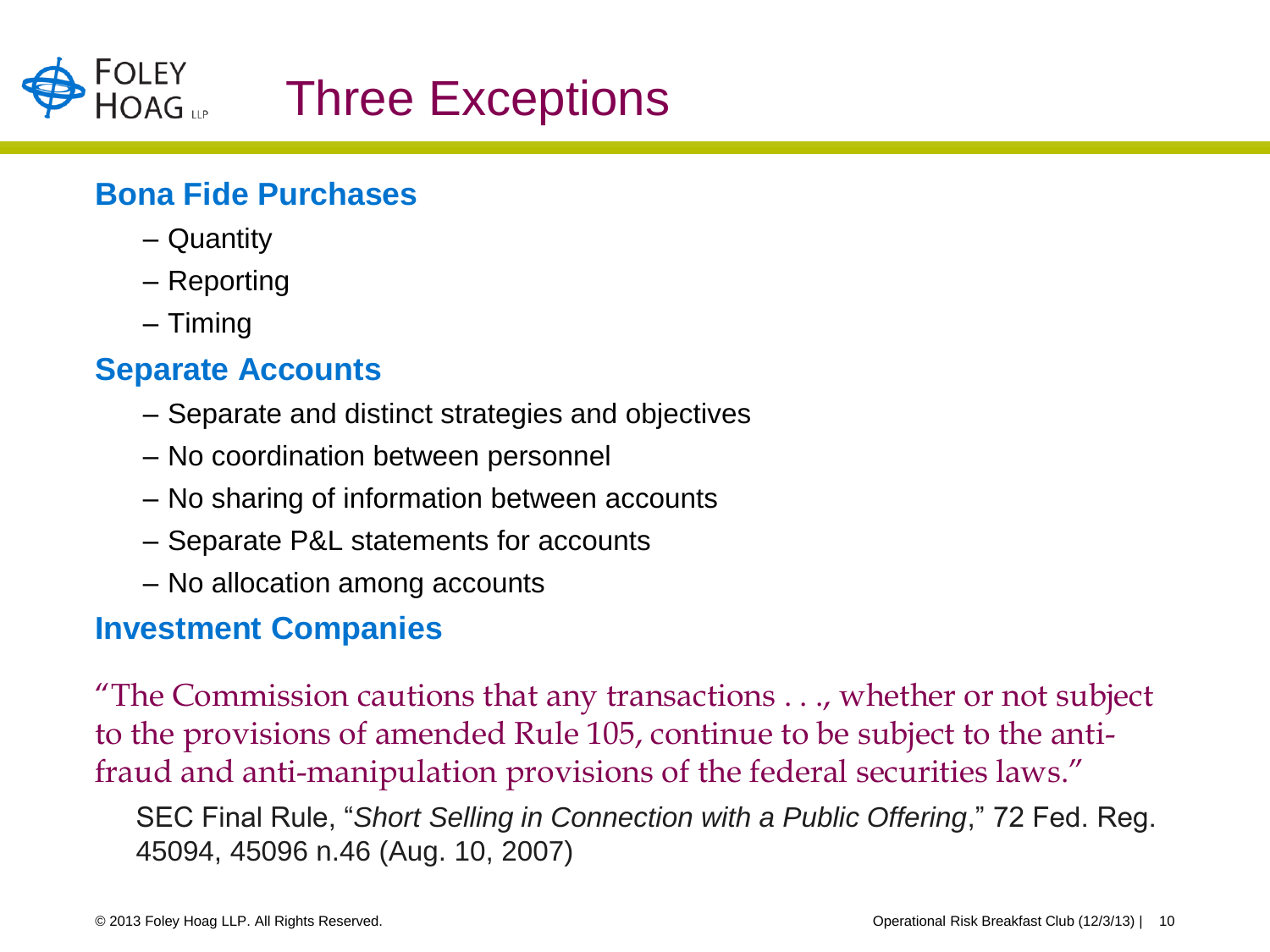"To be in compliance with Rule 105, a person that for any reason has sold short shares of a security that is the subject of an offering during the restricted period must generally either *refrain from purchasing shares* of that security in the offering, or *rely on an exception*."

OCIE National Examination Program Risk Alert, "*Rule 105 of Regulation M: Short Selling in Connection with a Public Offering*" (Sept. 17, 2013)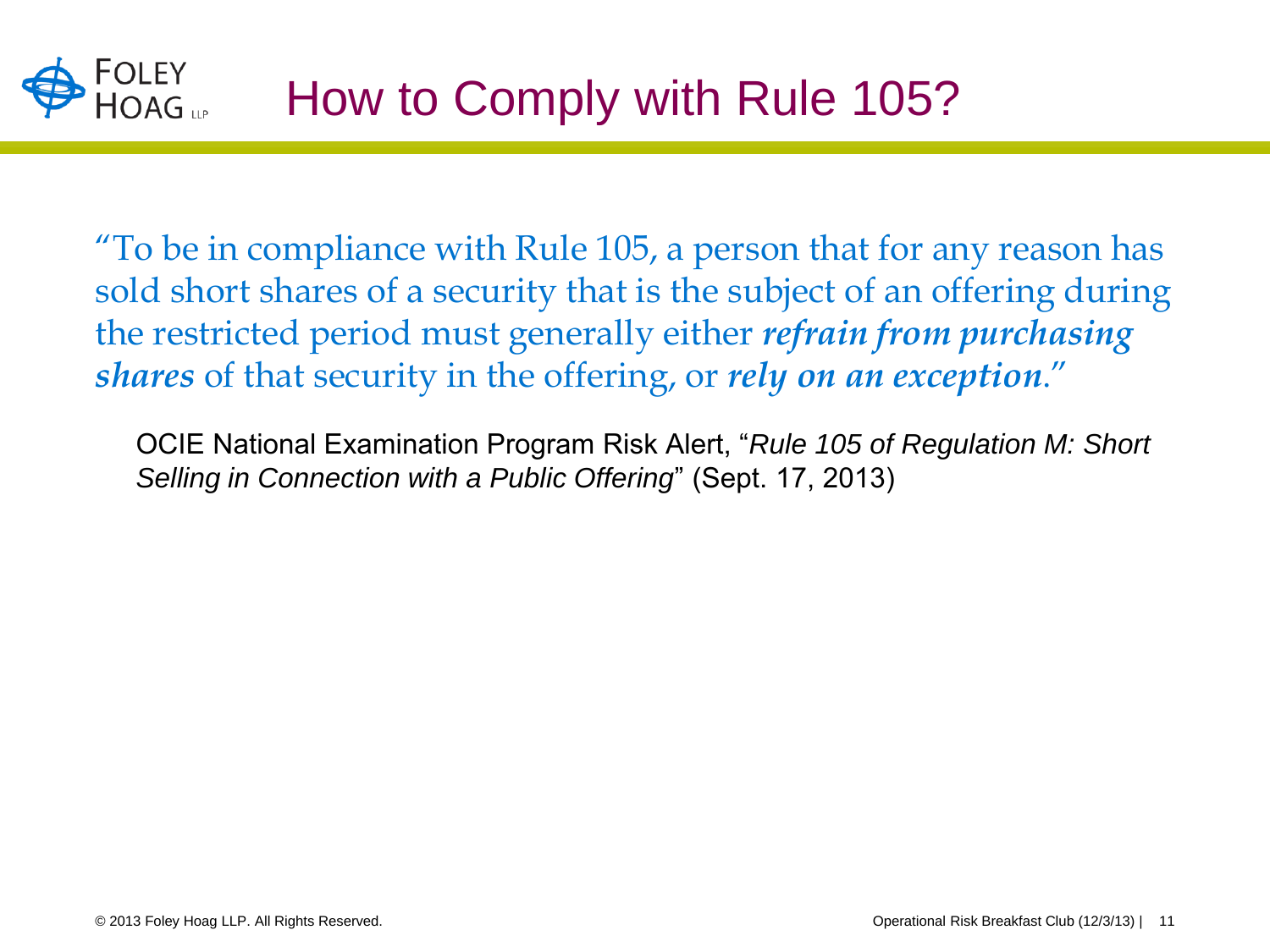

- Draft Compliance Policy
- **✓ Implement Compliance Procedure**
- $\checkmark$  Train Relevant Personnel
- **★ Assign Responsibility for Compliance**
- **★ Regularly Review Compliance Policy and Procedure**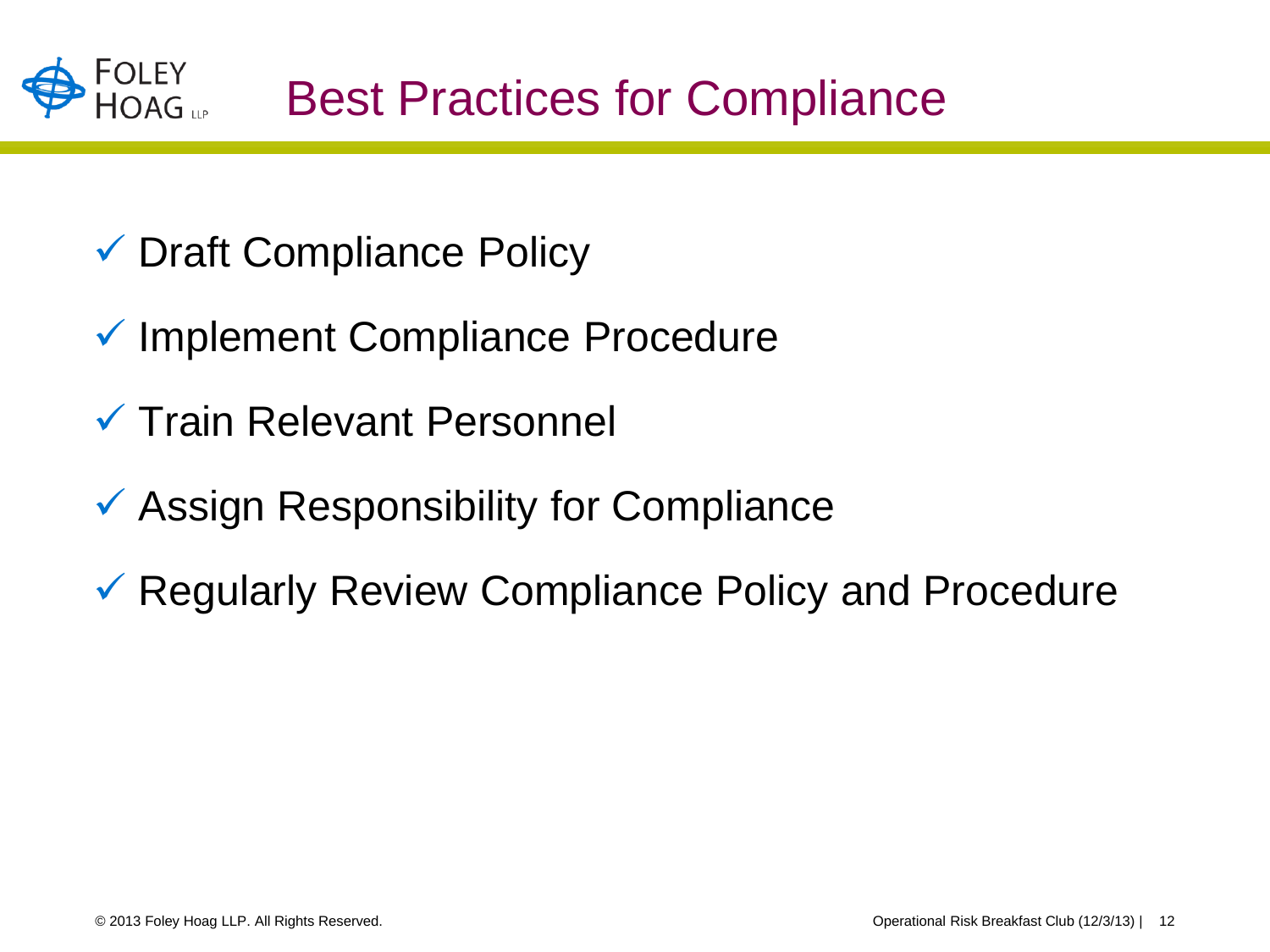

|                          | Search SEC Documents<br><b>U.S. Securities and</b><br><b>Exchange Commission</b>                                                                                                           | $ $ Go $ $<br>Company Filings   More Search Options |  |  |  |  |  |
|--------------------------|--------------------------------------------------------------------------------------------------------------------------------------------------------------------------------------------|-----------------------------------------------------|--|--|--|--|--|
|                          | <b>ABOUT</b><br><b>DIVISIONS</b><br><b>ENFORCEMENT</b><br><b>REGULATION</b><br><b>EDUCATION</b><br><b>FILINGS</b><br><b>NEWS</b>                                                           |                                                     |  |  |  |  |  |
| Newsroom                 | PRESS RELEASE                                                                                                                                                                              |                                                     |  |  |  |  |  |
| Press Releases           | SEC Charges 23 Firms With Short Selling Violations<br>in Crackdown on Potential Manipulation in Advance                                                                                    |                                                     |  |  |  |  |  |
| <b>Public Statements</b> |                                                                                                                                                                                            |                                                     |  |  |  |  |  |
| Speeches                 | of Stock Offerings                                                                                                                                                                         |                                                     |  |  |  |  |  |
| Testimony                |                                                                                                                                                                                            |                                                     |  |  |  |  |  |
| <b>Spotlight Topics</b>  | <b>FOR IMMEDIATE RELEASE</b><br><b>Related Materials</b><br>2013-182                                                                                                                       |                                                     |  |  |  |  |  |
| Media Kit                | Washington D.C., Sept. 17, 2013 - The Securities and Exchange Commission today<br>$\equiv$ Risk Alert on Rule 105                                                                          |                                                     |  |  |  |  |  |
| Events                   | announced enforcement actions against 23 firms for short selling violations as the<br>Compliance<br>agency increases its focus on preventing firms from improperly participating in public |                                                     |  |  |  |  |  |
| Webcasts                 | stock offerings after selling short those same stocks. Such violations typically result<br>in illicit profits for the firms.                                                               |                                                     |  |  |  |  |  |
| What's New               |                                                                                                                                                                                            |                                                     |  |  |  |  |  |
| <b>News Digest</b>       | The enforcement actions are being settled by 22 of the 23 firms charged, resulting in<br>more than \$14.4 million in monetary sanctions.                                                   |                                                     |  |  |  |  |  |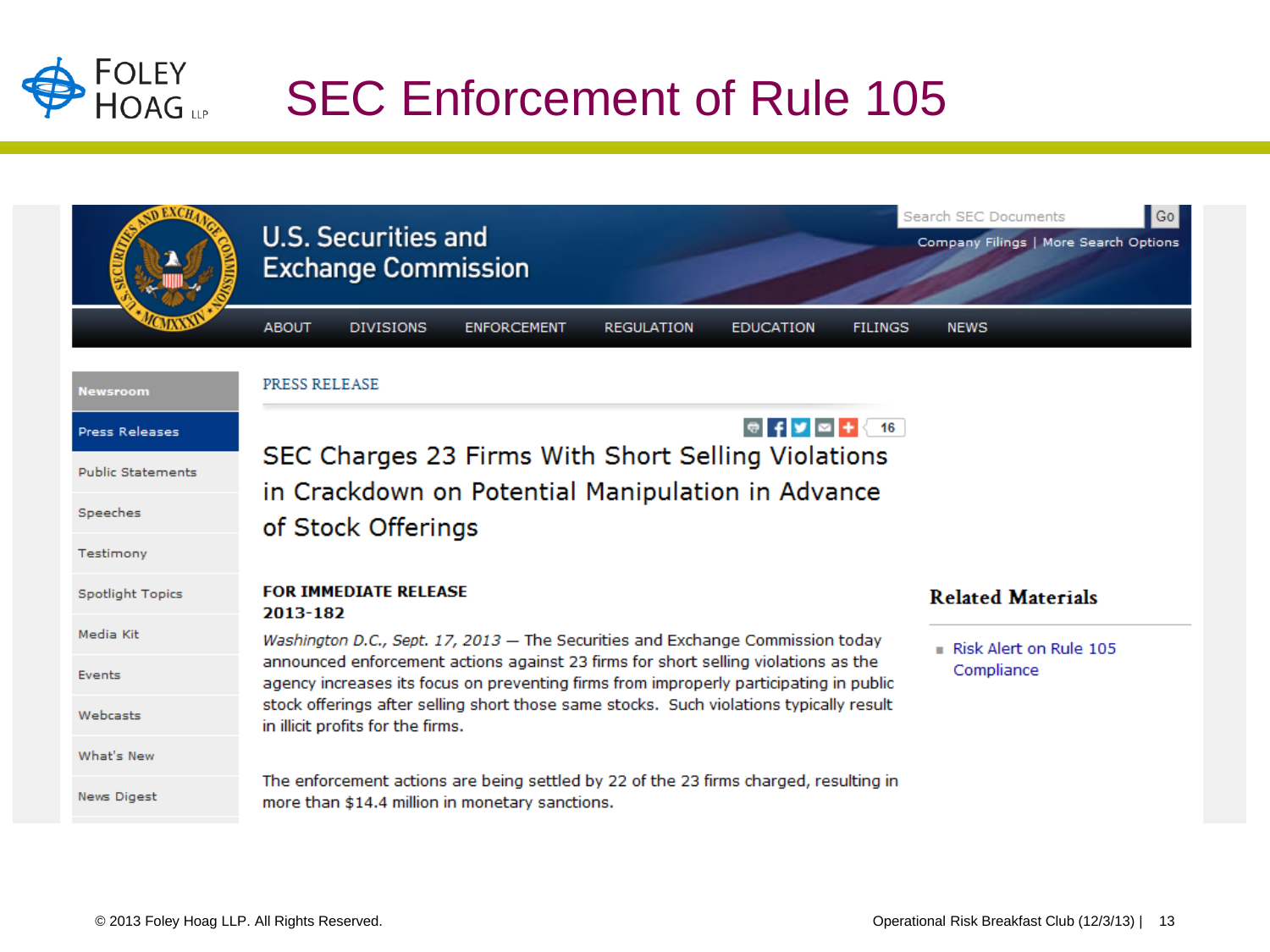#### FOLEY<br>HOAG <sub>up</sub> The "Broken Windows" Philosophy



#### ■ SEC Chair Mary Jo White:

"We used [the SEC's] new streamlined approach most recently when we brought actions against nearly two dozen firms for violating Rule 105 of Regulation M. . . In the process, we sent a message that *we will not tolerate any violations* – big or small – that threaten the integrity of the capital raising process. And we think that the message is being heard."

– Remarks at the Securities Enforcement Forum (Oct. 9, 2013)

**Enforcement Division Co-Director Andrew Ceresney:** 

"The benchmark of an effective enforcement program is *zero tolerance for any securities law violations, including violations that do not require manipulative intent*. Through this new program of streamlined investigations and resolutions of Rule 105 violations, we are sending the clear message that firms must pay the price for violations while also conserving agency resources."

– SEC Press Release (Sept. 17, 2013)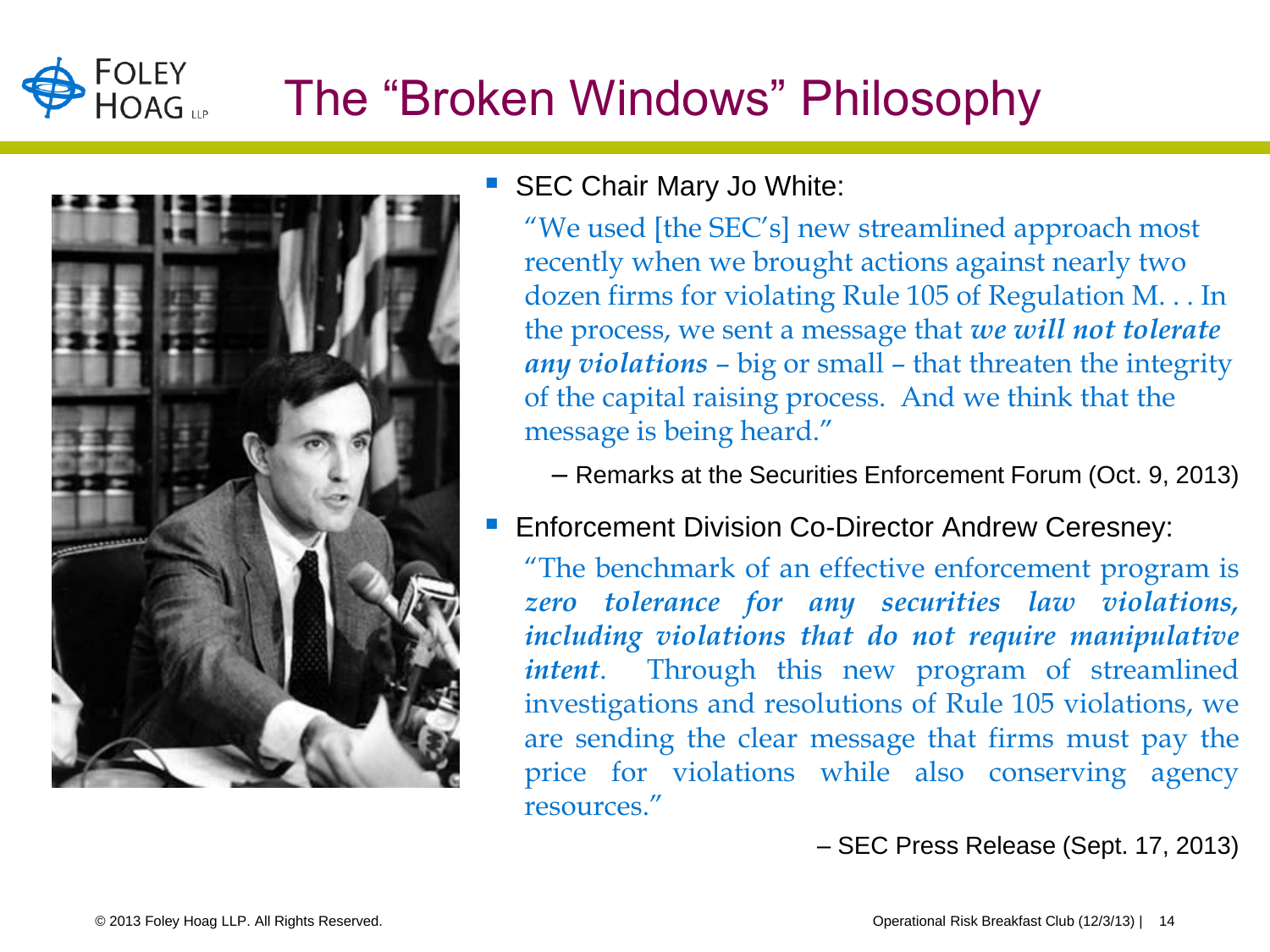

Since January 2010 –

40+ Enforcement Actions

75% against Investment Advisers

\$42M+ in Disgorgement, Interest and Penalties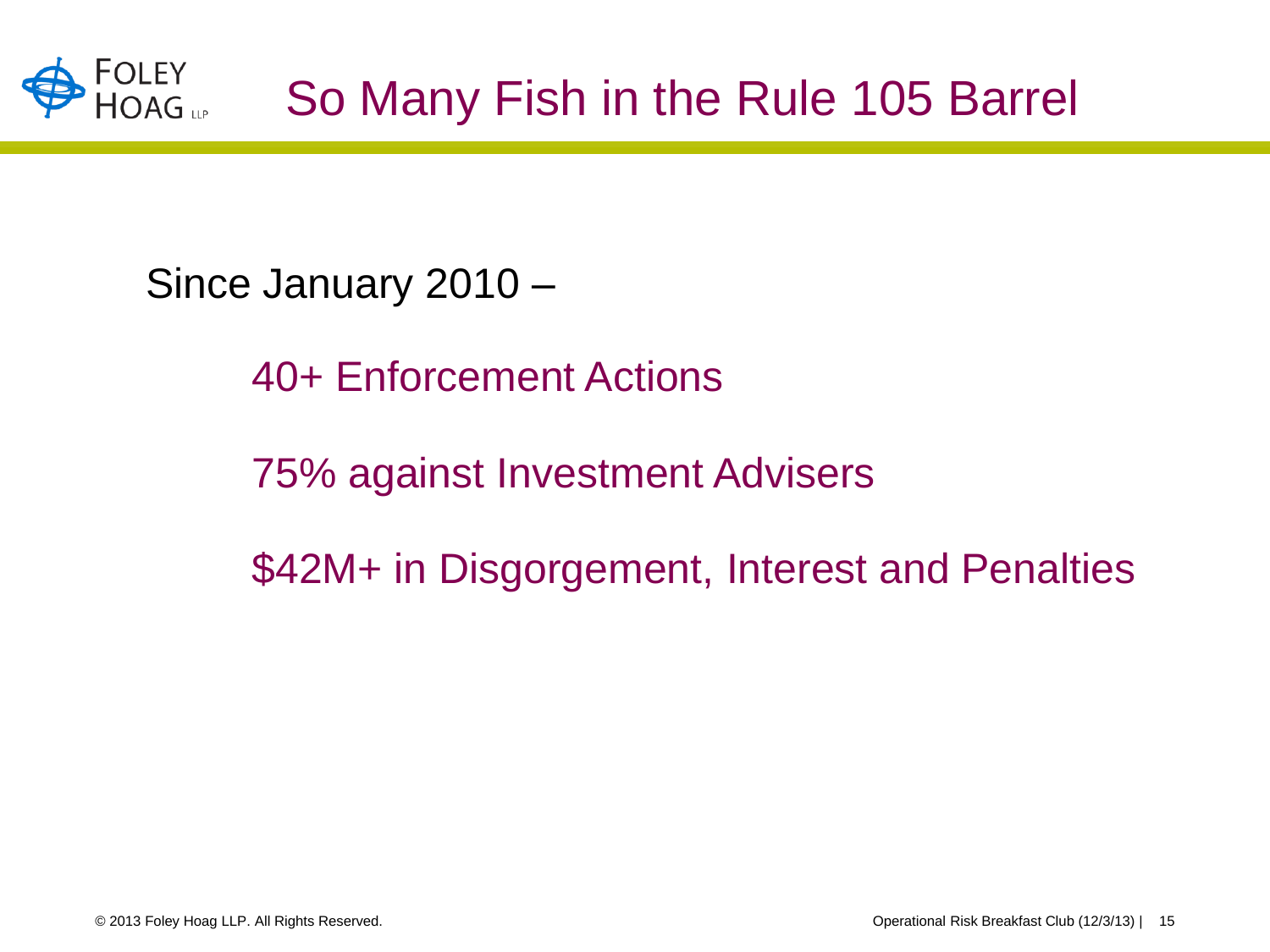#### FOLEY<br>HOAG up Responding to (and Settling with) the SEC

#### **Enforcement Process**

- **Informal inquiry (referral from OCIE to Enforcement Division)**
- Production of documents and trading information
- Interviews
- "Wells Lite" Submission of "optional narrative"
- Settlement offer

#### **Settlement Formula**

- Cease-and-desist
- Censure
- Disgorgement and pre-judgment interest
- Civil monetary penalty

#### **Other Issues**

- Individual liability
- "Bad Boy" disqualification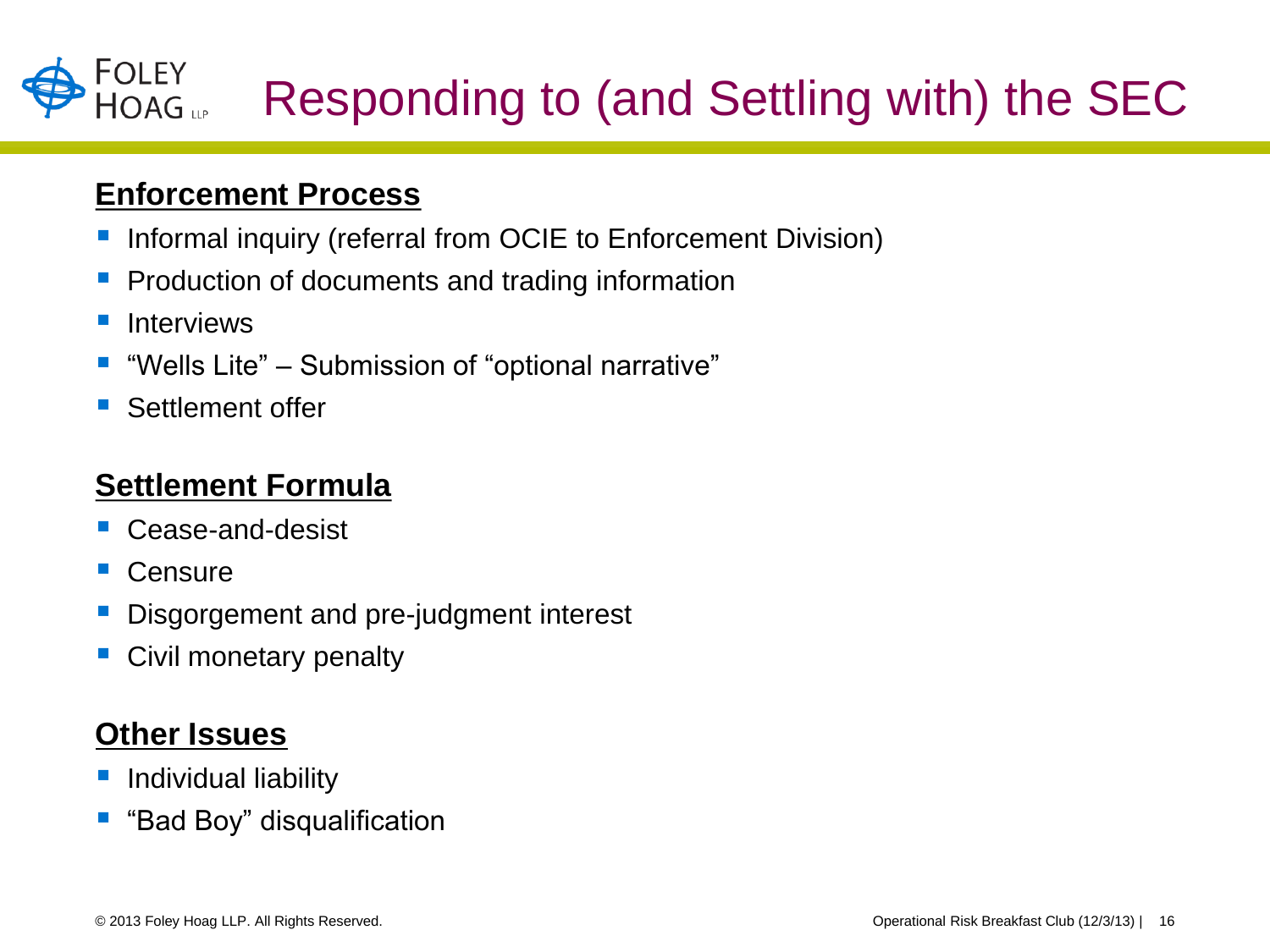

### *How does the SEC calculate "ill-gotten gains"?*

■ "Short Profit"

= (Short Price ─ Offering Price) x Number of "Cover" Shares

■ "Offering Profit"

= (VWAP ─ Offering Price) x Number of "Extra" Shares

#### **Example**

ABC Fund shorted 10,000 shares of XYZ Corp. at \$20 per share.

ABC Fund bought 20,000 shares of XYZ Corp. in a secondary offering at \$10 per share. The VWAP on the day of the offering was \$15 per share.

ABC Fund made a "short profit" of \$100,000 [\$10 per share x 10,000 cover shares] ABC Fund also made an "offering profit" of \$50,000 [\$5 per share x 10,000 extra shares]

#### *The SEC will demand disgorgement of \$150,000 plus interest.*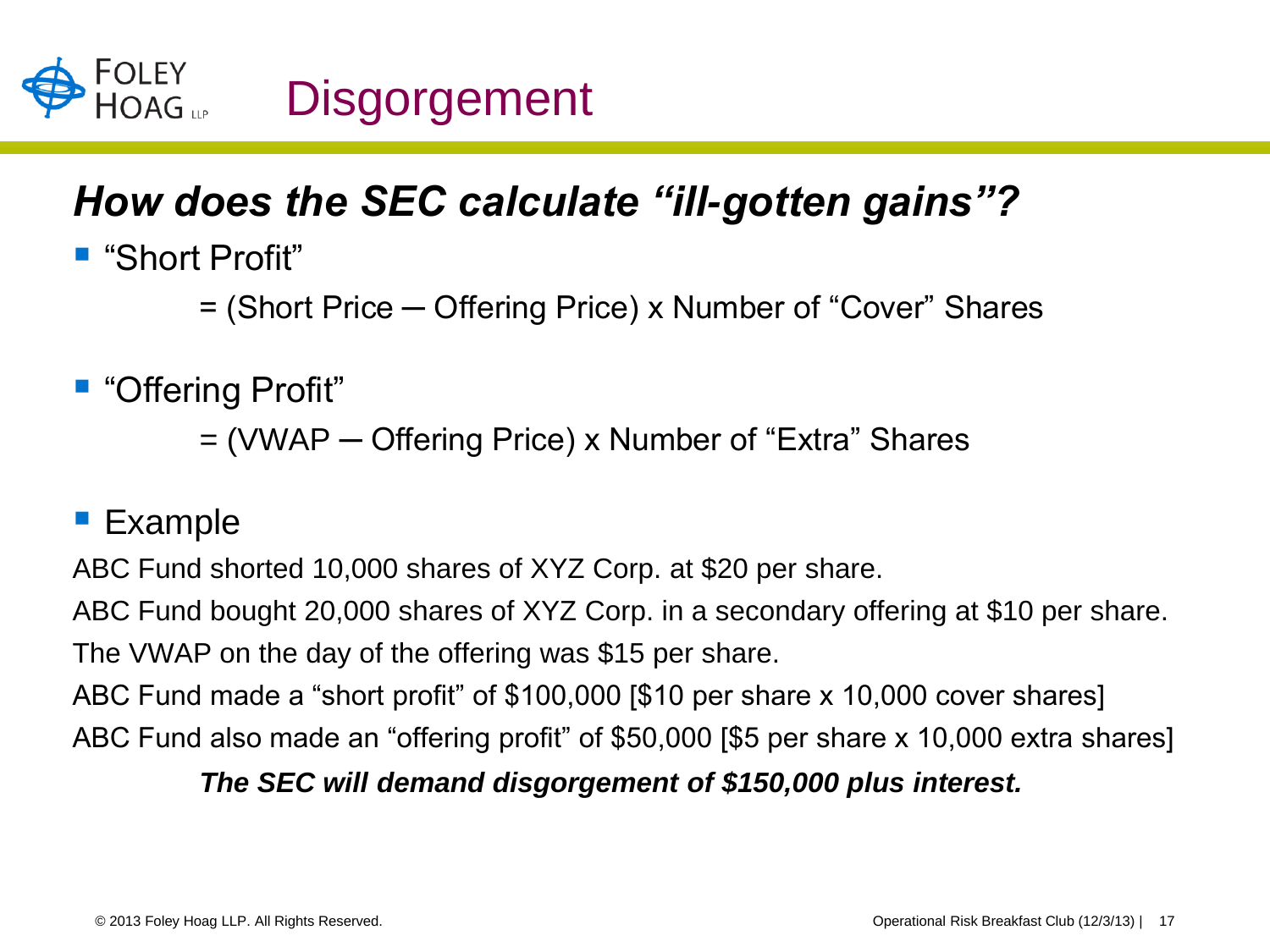## What to Do if the SEC Calls?

- **✓ Contact outside counsel**
- $\checkmark$  Preserve all potentially relevant records (including trading records, emails, etc.)
- $\checkmark$  Review all potential violations that the SEC identifies
- $\checkmark$  Search for any other potential violations (and consider making voluntary disclosures)
- $\checkmark$  Designate an appropriate individual to handle the matter (typically, the CCO or GC)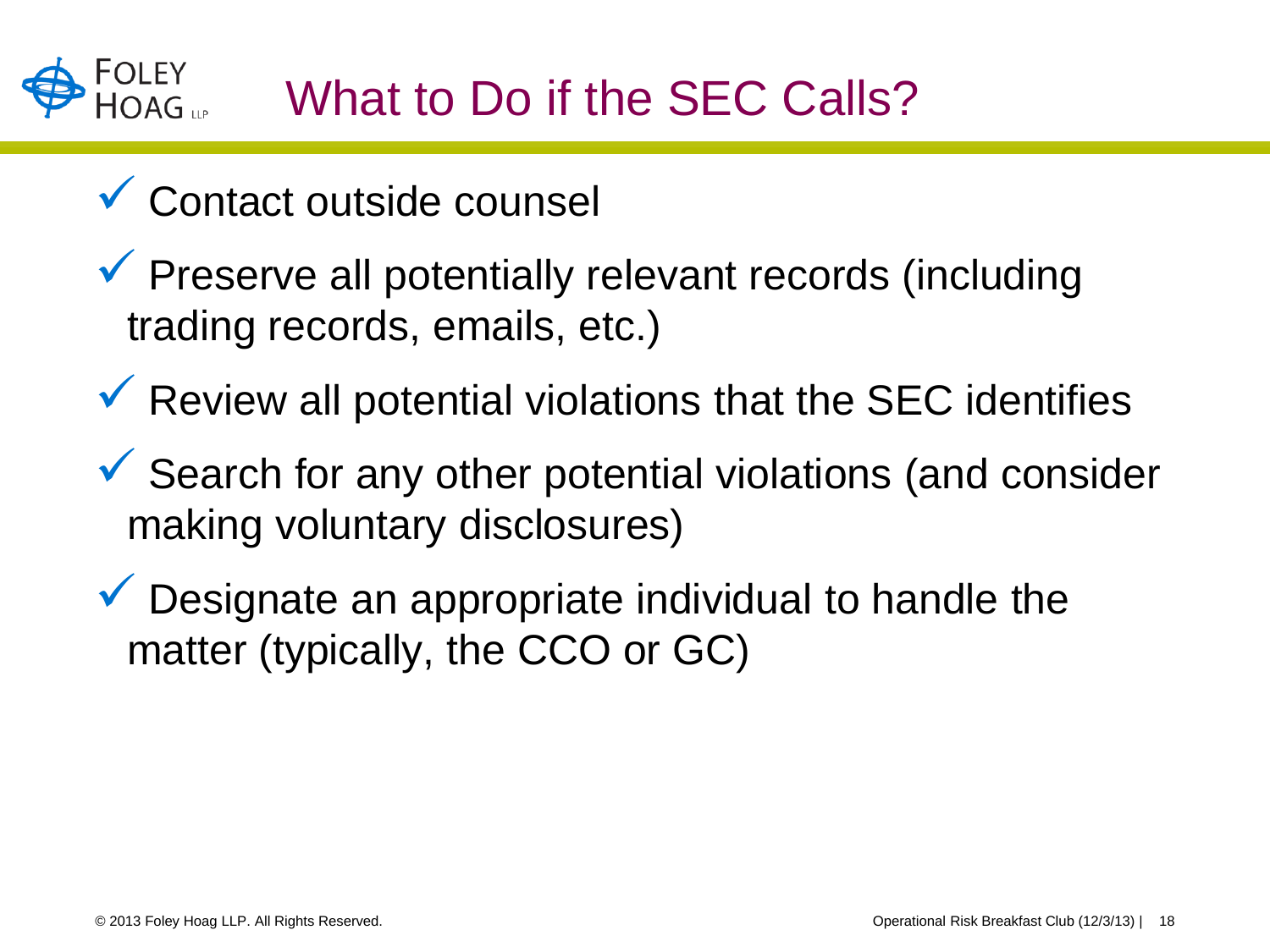

- Absolutely Remediate the Rule 105 problem(s) before the SEC calls
- Possibly Self-Report the Rule 105 violations(s) before the SEC calls